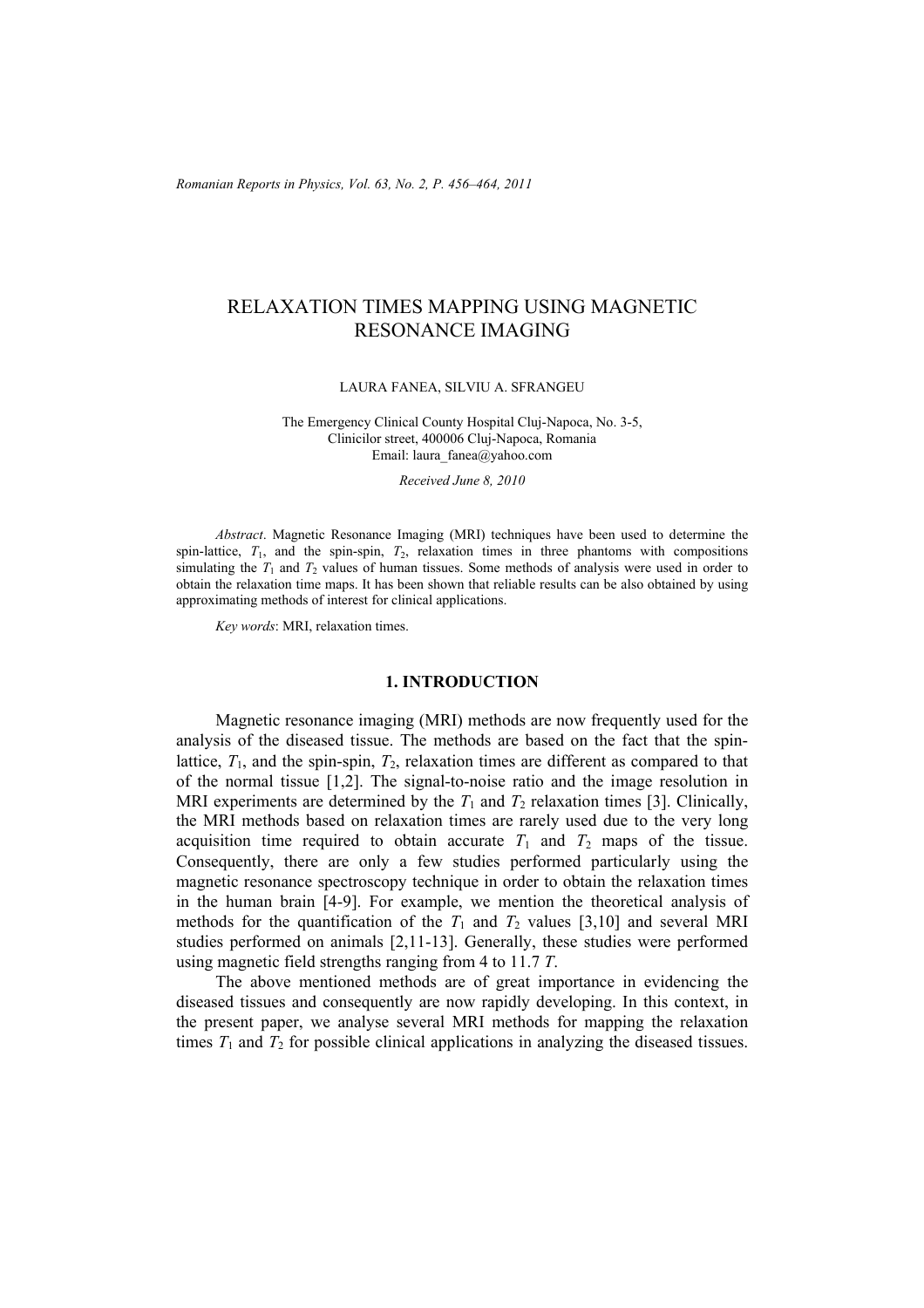Three phantoms were evaluated and selected in order to cover the  $T_1$  and  $T_2$  values characteristic for different regions of the central nervous system.

#### **2. METHODS**

The MRI images of three phantoms were acquired using a 1T MRI system (Signa LX&MR/i8.3, GE Milwaukee, WI, USA) and a single loop 3-inch surface coil for ocular imaging. The phantoms were selected so that they contain solutions with different  $T_1$  and  $T_2$  values, in the range of those characteristic for the human central nervous system. A cross section image is given in Fig.1 and their compositions is listed in the figure caption.



Fig.1 – The phantoms used for obtaining  $T_1$  and  $T_2$  maps. The phantoms are: PH1 (13 mM Gd in 0.9 % physiological saline); PH2 (26 mM Gd in 0.9 % physiological saline) and PH3 (0.9 % physiological saline). In all cases their volumes are 6 ml.

MRI images of the three phantoms were acquired using two pulse sequences. These images were processed to build  $T_1$  and  $T_2$  maps using different procedures, including an exact one (based on the fitting procedure) and two approximating the results of the above. The imaging parameters used for simulating human tissues are presented in Table1.

| Pulse sequence | $T_{\rm R}/T_{\rm F}/T_{\rm I}$ *   | Matrix           | Voxel volume                | Acquisition |
|----------------|-------------------------------------|------------------|-----------------------------|-------------|
|                |                                     |                  |                             | time        |
|                | $\text{ms} / \text{ms} / \text{ms}$ | pixels x pixels  | $\mu$ m x $\mu$ m x $\mu$ m | min         |
| fast spin echo | $3000/10/-$                         | $256 \times 128$ | 78 x 78 x 2000              | 0.42        |
|                | 3000/20/                            | $256 \times 128$ | 78 x 78 x 2000              | 0.42        |
|                | $3000/40/$ -                        | 256 x 128        | 78 x 78 x 2000              | 0.42        |
|                | 3000/70/                            | $256 \times 128$ | 78 x 78 x 2000              | 0.42        |
|                | $3000/100/-$                        | 256 x 128        | 78 x 78 x 2000              | 0.42        |
|                | 3000/13.5/                          | $256 \times 128$ | 78 x 78 x 2000              | 0.42        |
|                | $500/13.5/-$                        | $256 \times 128$ | 78 x 78 x 2000              | 0.42        |
| inversion      | 7000/11.1/50                        | 256 x 128        | 78 x 78 x 2000              | 3.51        |
| recovery spin  | 7000/11.1/700                       | 256 x 128        | 78 x 78 x 2000              | 3.51        |
| echo           | 7000/11.1/1000                      | 256 x 128        | 78 x 78 x 2000              | 3.51        |
|                | 7000/11.1/2000                      | 256 x 128        | 78 x 78 x 2000              | 3.51        |
|                | 7000/11.1/4000                      | $256 \times 128$ | 78 x 78 x 2000              | 3.51        |

*Table 1*  Pulse sequences and imaging parameters used for MRI image acquisition

\*  $T_R$  = the repetition time;  $T_E$  = the echo time;  $T_I$  = the inversion time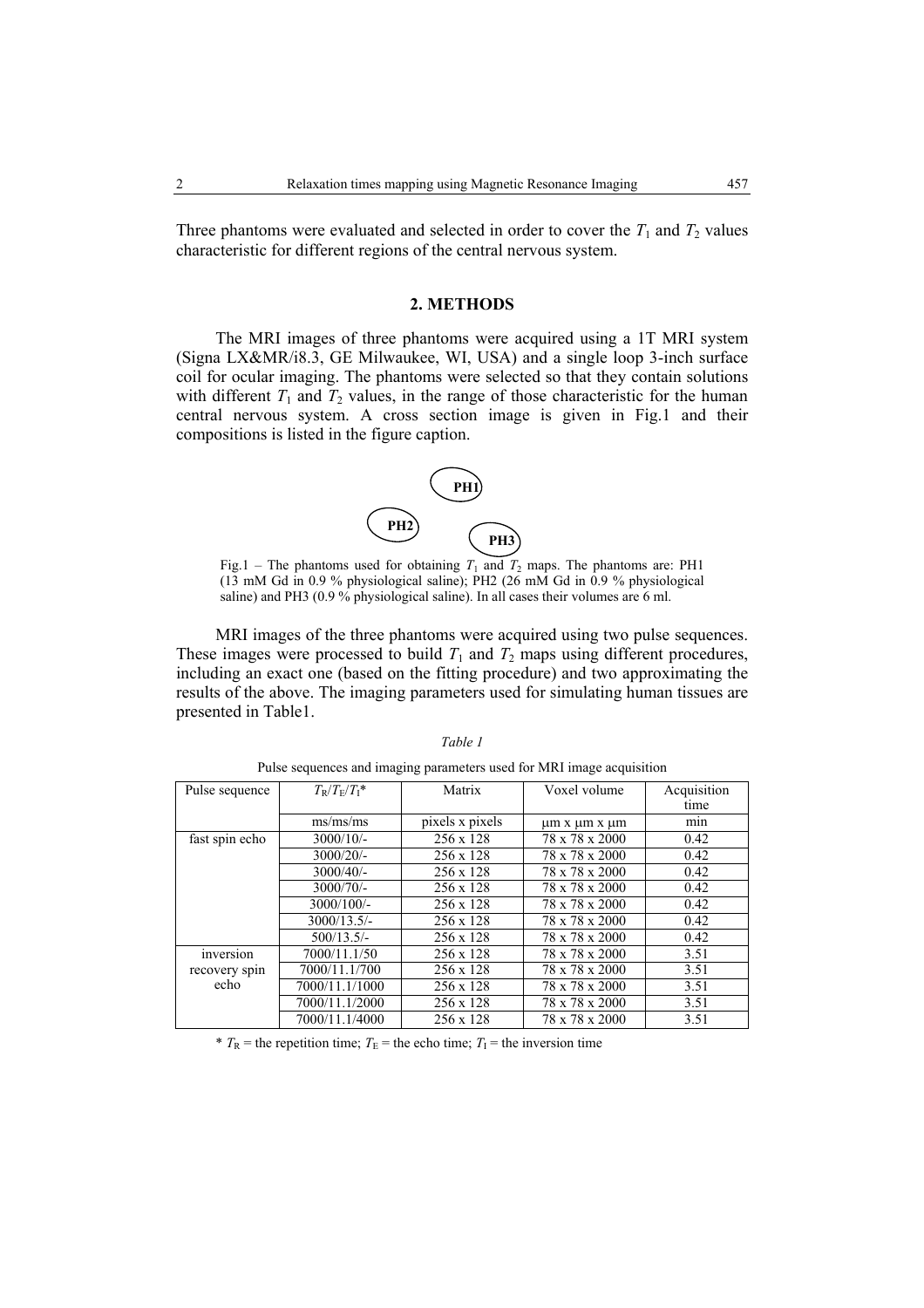The images obtained were used to construct the  $T_1$  and  $T_2$  maps using the inversion recovery and the fast spin echo pulse sequences, respectively. The inversion time,  $T<sub>I</sub>$ , values during the image acquisition with the inversion recovery pulse sequence and the echo time,  $T_E$ , using the fast spin echo pulse sequence are given in Table 1. The analysed regions correspond to  $256 \times 128$  pixels.

In order to obtain the exact solutions for constructing  $T_1$  and  $T_2$  maps, the signal intensity, SI, for each pixel were fitted with the relations [3,10,14,15]:

$$
SI = SI_0(1 - 2\exp(-T_I / T_1)),
$$
\n(1)

$$
SI = SI_0 \left( \exp(-T_E / T_2) \right). \tag{2}
$$

 $SI<sub>0</sub>$  represents the intensity of the MRI signal corresponding to the proton system in the water pool at equilibrium.

The fitting procedure, in order to obtain  $T_1$  and  $T_2$  maps, was about 1h.

A proton density (PD), a  $T_1$  weighted, T1w, and a  $T_2$  weighted, T2w, fast spin echo pulse sequence were used to acquire in each case two sets of MRI images. The corresponding values for obtaining  $T_1$  maps were  $T_R/T_E$ : 3 000/10 ms and 500/13.5 ms and for  $T_2$  maps,  $T_R/T_E$  = 3 000/13.5 ms and 3 000/100 ms, respectively. The above sets of images were also processed to extract the  $T_1$  and  $T_2$ maps starting from relations which describe in an approximated way their evolution [14,15]:

$$
T_1 = \frac{T_R}{\ln\left(1 - \frac{\text{SI}(T1w)}{\text{SI}(PD)}\right)},\tag{3}
$$

$$
T_2 = -\frac{T_E}{\ln\left(\frac{\text{SI}(T2w)}{\text{SI}(PD)}\right)}.
$$
\n(4)

As a result of the above simplified relations, the image processing time was rather short, of few seconds.

The third method for  $T_2$  estimation requires acquisition of two MRI images using the fast spin echo pulse sequence with two  $T_{\rm E}$  values, namely  $T_{\rm E1} = 10$  ms and  $T_{E2}$  = 100 ms. In this case the spin-spin relaxation times were obtained using the relation [15]:

$$
T_2 = \frac{T_{E2} - T_{E1}}{\ln \frac{SI_1}{SI_2}}
$$
 (5)

By  $SI_1$  and  $SI_2$  we denoted the intensity of the MRI signal corresponding to  $T_{E1}$  and  $T_{E2}$  values.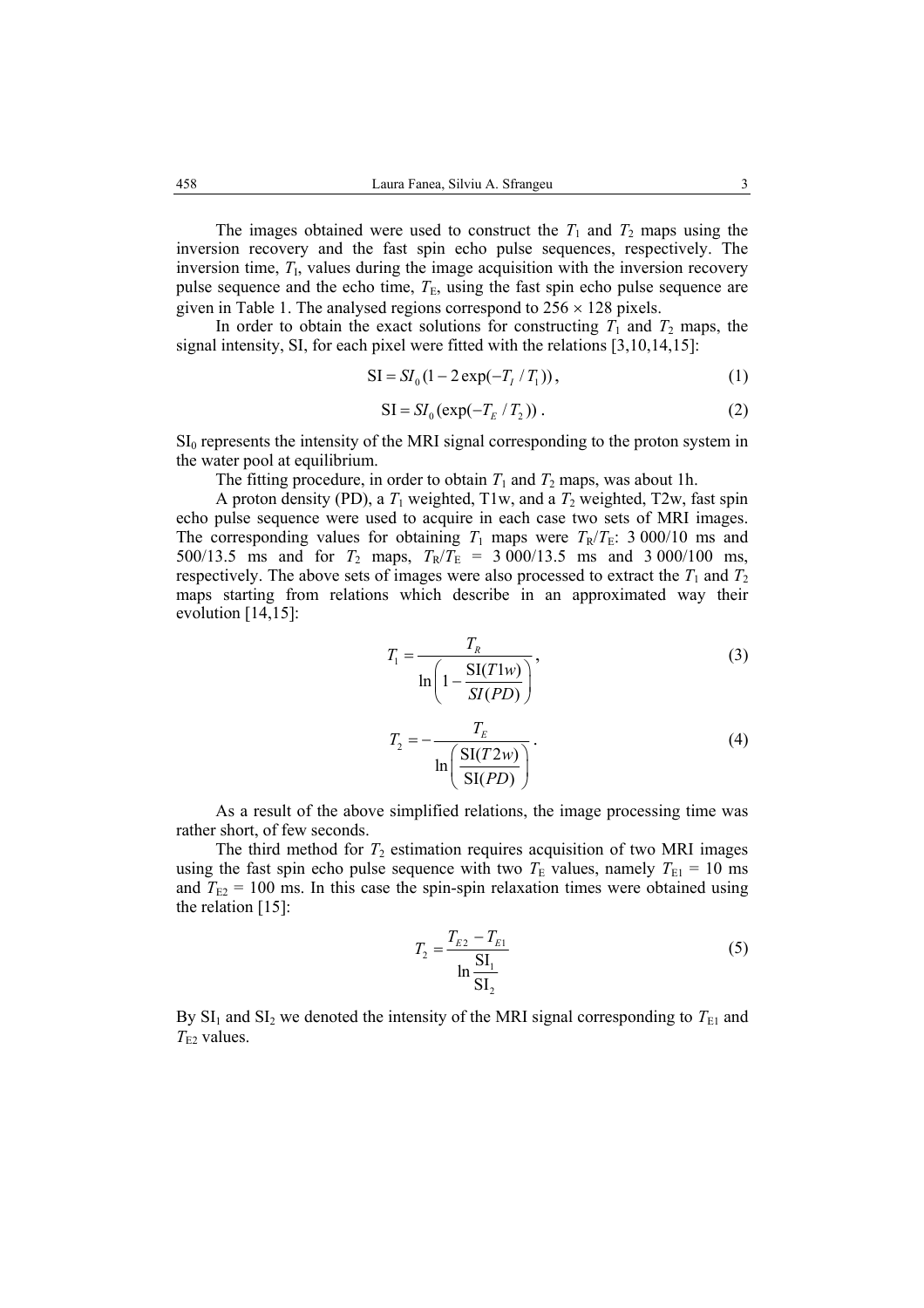As above, the image processing involved only a few seconds.

The MRI images were read using the software MRIcro and processed using Matlab. In this program, the dicom MRI images, zero filled, were transformed in  $256 \times 256$  matrices and each pixel for various slices was processed in order to obtain  $T_1$  and  $T_2$  maps, as above described. The matrices were then saved in dicom format and the mean  $T_1$  and  $T_2$  values, as well as their standard deviations, were measured using the software MIPAV. Finally, the obtained data were analysed in order to evaluate the accuracy of the different methods.

# **3. RESULTS**

The  $T_1$  map for one slice along with the five images used for the fitting procedure are given in Fig. 2. The minimum  $T_1$  value was  $64 \text{ ms}$  (for the 26 mM Gd phantom) and the maximum  $T_1$  was 2013 ms for the physiological saline phantom.



Fig. 2 – MRI images of the three phantoms acquired using the inversion recovery spin echo pulse sequence for  $T_1$  values: a) 50 ms; b) 700 ms; c) 1 000 ms; d) 2 000 ms; e) 4 000 ms; f)  $T_1$  map resulted after the fitting procedure.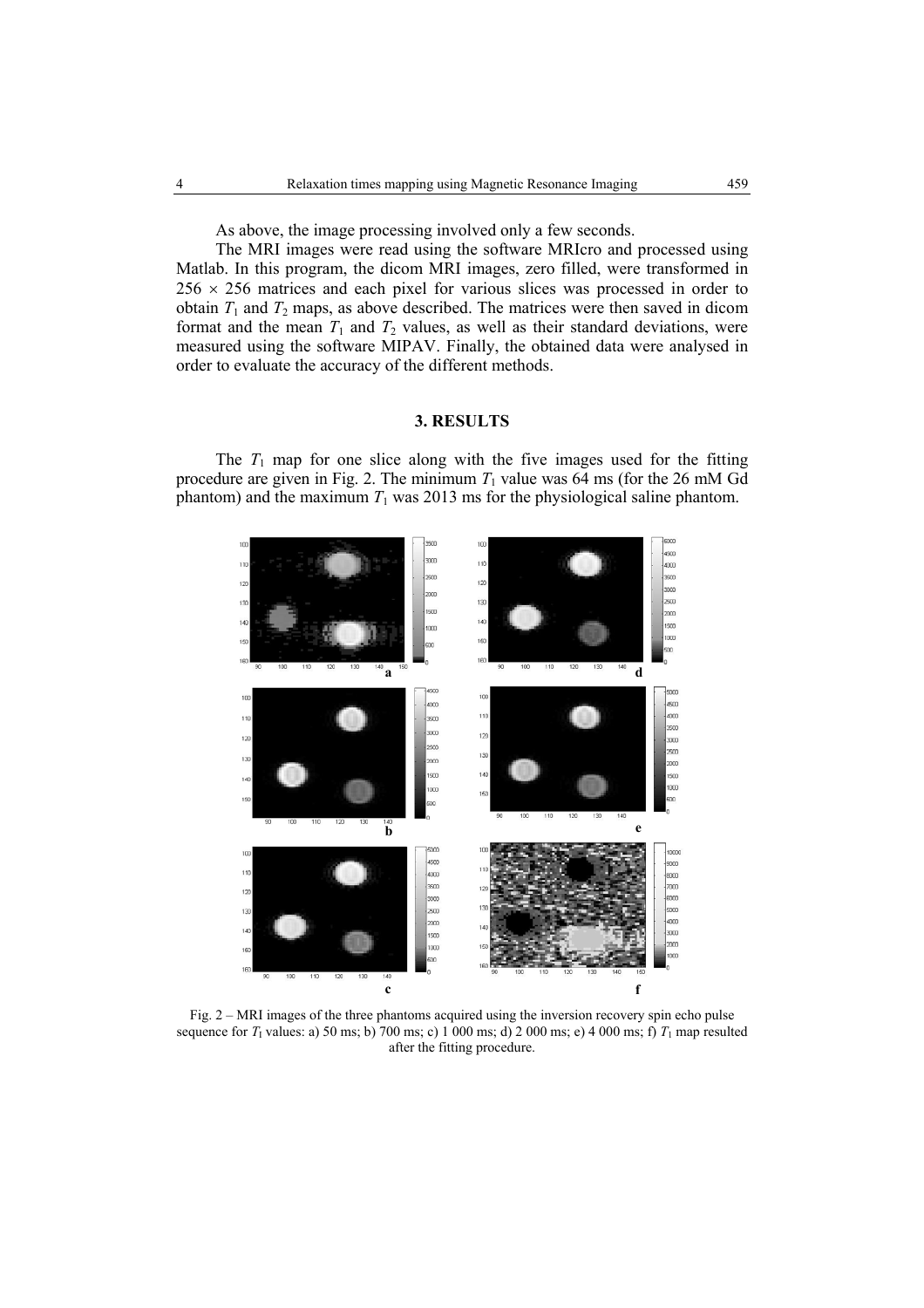The proton density MRI (a) and the T1w MRI (b) images obtained using the fast spin echo pulse sequence as well as the corresponding  $T_1$  map is shown in Fig. 3. The minimum  $T_1$  value obtained using this procedure was 69 ms for the phantom containing a 26 mM Gd concentration in physiological saline and the maximum relaxation time, 2 122 ms, was obtained for the phantom containing the 0.9 % physiological saline.



Fig. 3 – The proton density MRI (a) and the T1w MRI images (b) acquired using the fast spin echo pulse sequence as well as the corresponding  $T_1$  map (c).



Fig. 4 – MRI images of the three phantoms acquired using the fast spin echo pulse sequence corresponding to  $T<sub>E</sub>$  values of 10 ms (a), 20 ms (b) and 40 ms (c) and the  $T<sub>2</sub>$  map (d) resulted after the fitting procedure.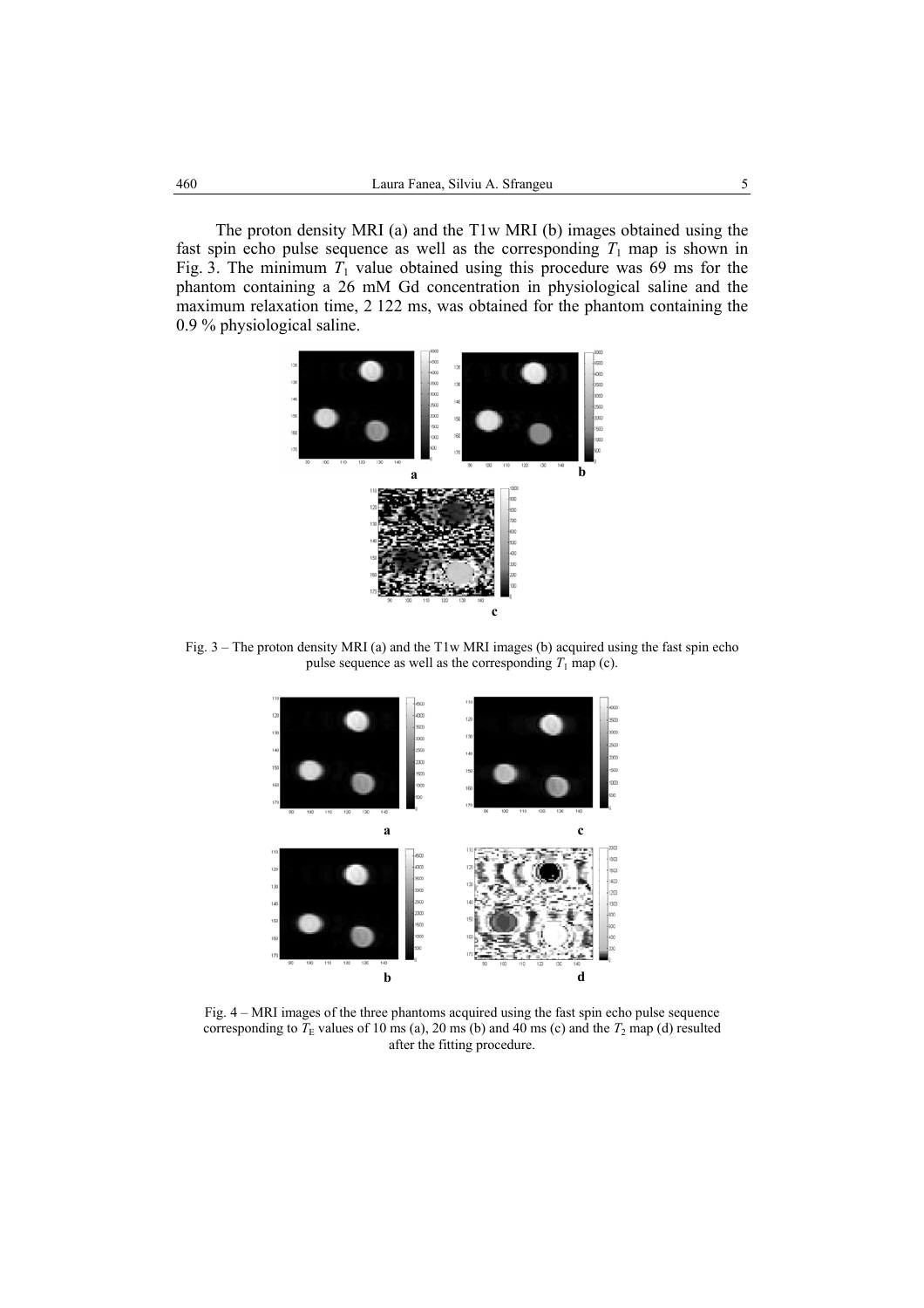The  $T_2$  map for one slice, along with the three of the five images used for the fitting procedure are given in Fig. 4. The minimum and maximum  $T_2$  values were 72 ms for the phantom containing 26 mM Gd and 2 008 ms for the 0.9 % physiological saline phantom, respectively.

The  $T_2$  maps of the phantoms imaged using the fast spin echo pulse sequence, obtained using equations (4) and (5) are given in Fig. 5 along with the T2w and the proton density images.



Fig. 5 – The proton density MRI image (a), the T2w MRI image (b) acquired using the fast spin echo pulse sequence and the corresponding  $T_2$  map (c) obtained using relation (4). The MRI images acquired using the fast spin echo pulse sequence for  $T<sub>FS</sub>$  of 10 ms (d) and 100 ms (e) and (f) the  $T<sub>2</sub>$ map obtained using equation (5).

The  $T_1$  and  $T_2$  values in the region of three phantoms were compared using the test. Mean values and standard deviations are given in Figs. 6 and 7. The differences of the mean values measured using different methods was assessed by calculating the probabilities,  $p$ . The  $T_1$  values for phantom PH1 are not statistically different, they become somewhat different for phantom PH2 (\*) and significantly different for phantom PH3 (\*\*\*) – Fig.6. The mean  $T_2$  values, in agreement with selected composition, calculated using the three methods are different for each phantom as seen in Fig. 7.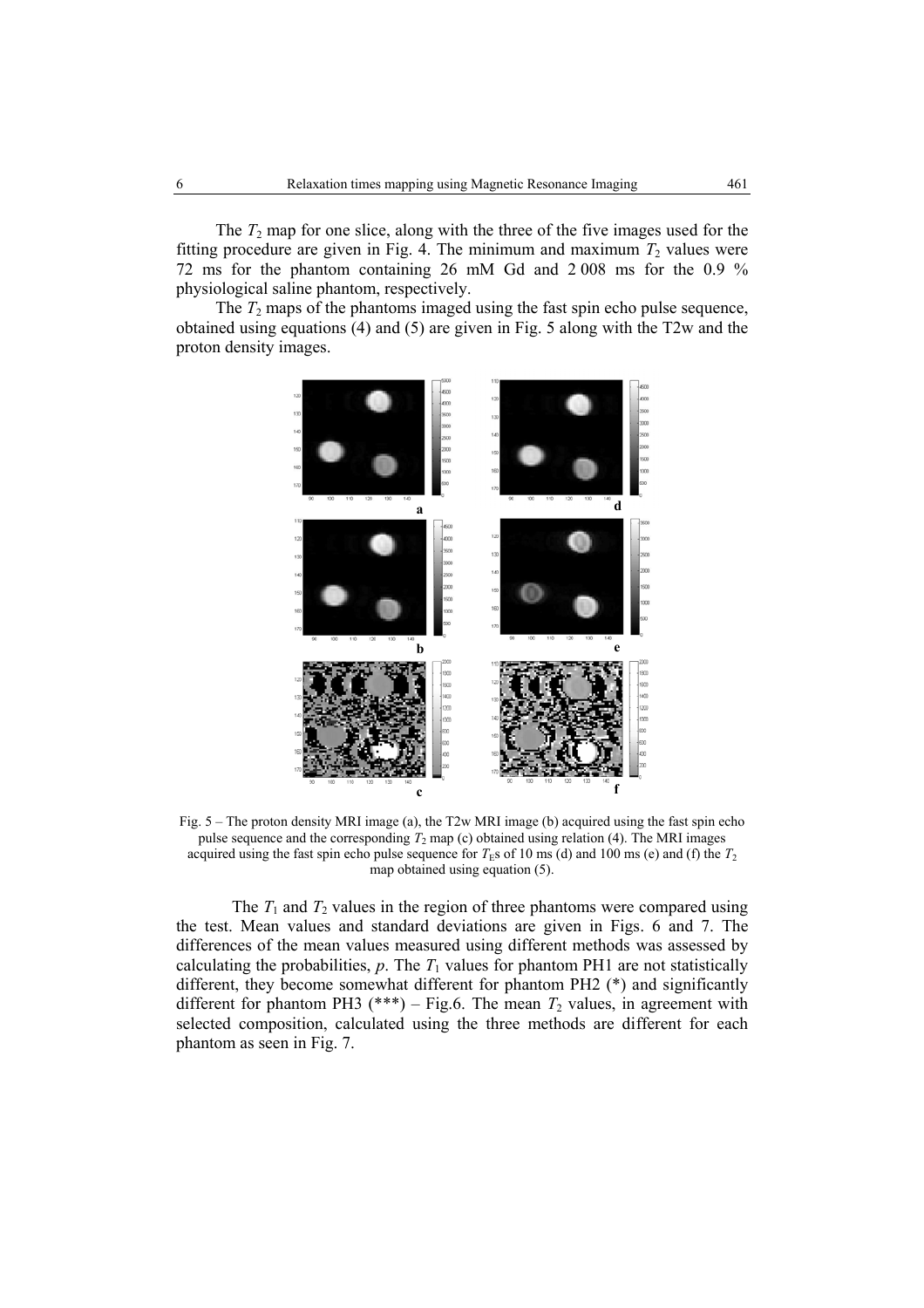

Fig.  $6 - \text{Mean } T_1$  values and the standard deviations for the three phantoms obtained using the inversion recovery and the fast spin echo pulse sequences.



Fig.  $7 - \text{Mean } T_2$  values and the standard deviations in the region of three phantoms obtained using the fast spin echo pulse sequence, a fitting procedure and two image analysis, respectively.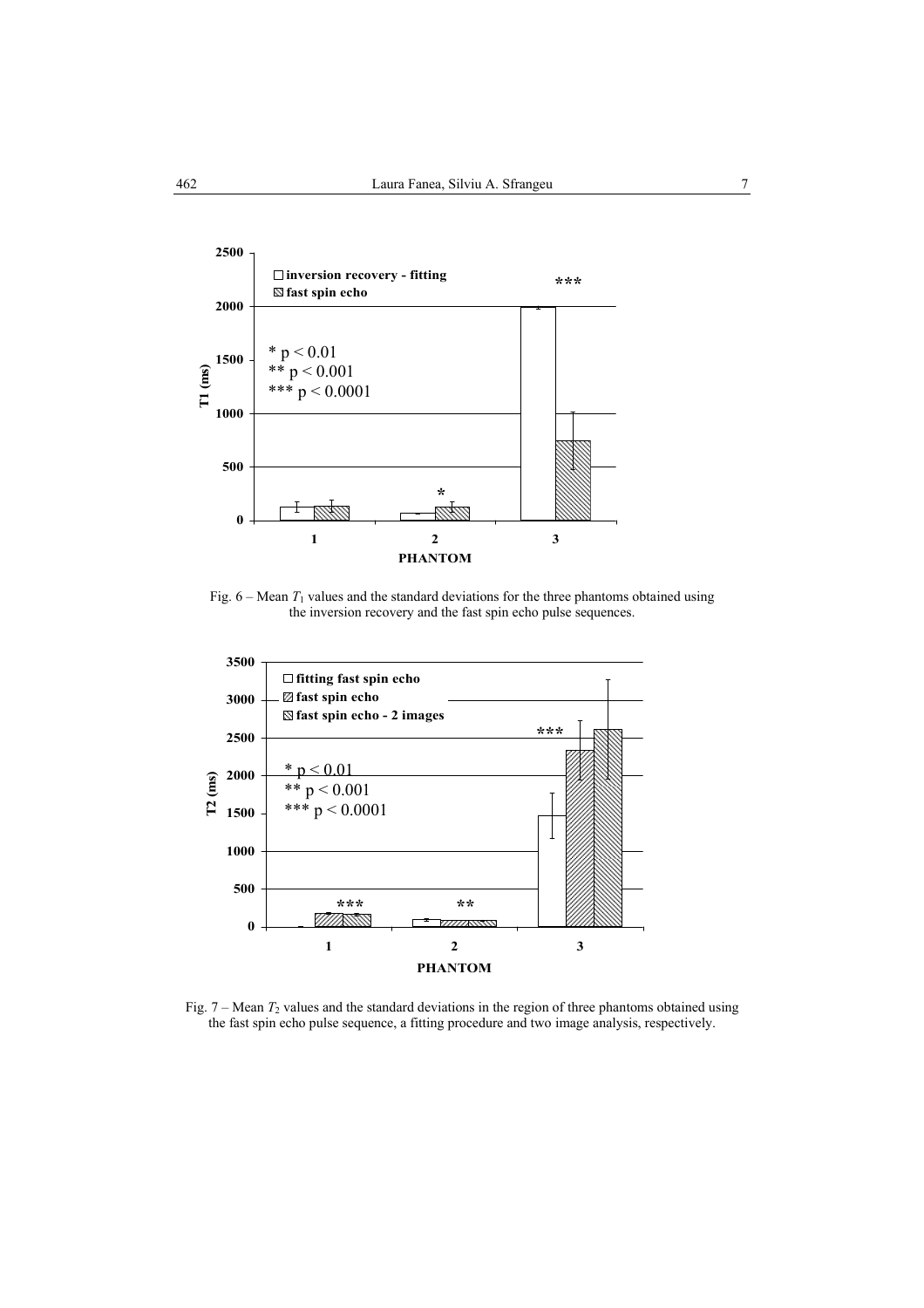## **4. DISCUSSION**

Two methods, which give exact and approximate, respectively solutions, for the quantitative assessment of  $T_1$  maps were studied. In the first method, the  $T_1$ values were obtained by fitting the signal intensities of each pixel in five images acquired using the inversion recovery spin echo pulse sequence. The above *T*<sup>1</sup> values were compared to the corresponding ones obtained by acquiring a proton density and a  $T_1$  weighted MRI image. The mean spin-lattice relaxation time determined by the above methods in the case of the first phantom are little different but they become somewhat different for the second and the third phantoms. The first method fits the data nonlinearly, while the second method approximates the signal intensity equations of the images. Although the exact method is assumed to give better results, the time consuming is rather long and consequently in clinical analyses the second method should be preferred. It is to be noted that the  $T_1$  values estimated for the three phantoms cover the characteristic values of the central nervous system tissues.

Three other methods were used for the quantitative assessment of the spinspin relaxation time. The first method estimates the  $T_2$  values by fitting the signal intensities of each pixel in five MRI images acquired using the fast spin echo pulse sequence. The  $T_2$  values were then compared to those obtained by acquiring a proton density and a  $T_2$  weighted MRI image. The  $T_2$  values for each pixel were also estimated using two images acquired using the fast spin echo pulse sequence with two different  $T<sub>E</sub>$  values. Nonlinear fitting procedure, as in case of spin-lattice relaxation time,  $T_1$  is time consuming, while the second method makes approximations on the signal intensity analyses. The  $T_2$  values estimated using these three methods were not significantly different in the case of the phantom 2 (method 1 compared against method 2) and for phantom 3 (method 2 compared with method 3). As in case of spin-lattice relaxation time, the  $T_2$  values  $(70 \leq T_2 \leq 3782 \text{ ms})$  cover those of the tissues in the central nervous system and, they have, therefore, clinical potential applications.

As a conclusion, methods of analyses of relaxation times using MRI techniques with potential clinical applications were suggested. The analyses based on approximate solutions require rather short time of processing the data and give results close to those obtained using an exact method of analysis.

#### REFERENCES

- 1. R.V. Damadian, Science, **171**, 1151–1153 (1971).
- 2. R.A. de Graaf, P.B. Brown, S. McIntyre, T.W. Nixon, K.L. Behar, D.L. Rothman, Magn. Reson. Med., **56**, 386–394 (2006).
- 3. R. I. Shrager, G. H. Weiss, R. G. S. Spence. NMR Biomed., **11,** 297–305 (1998).
- 4. C.G. Choi, J. Frahm, Magn. Reson. Med., **41**, 204–207 (1999).